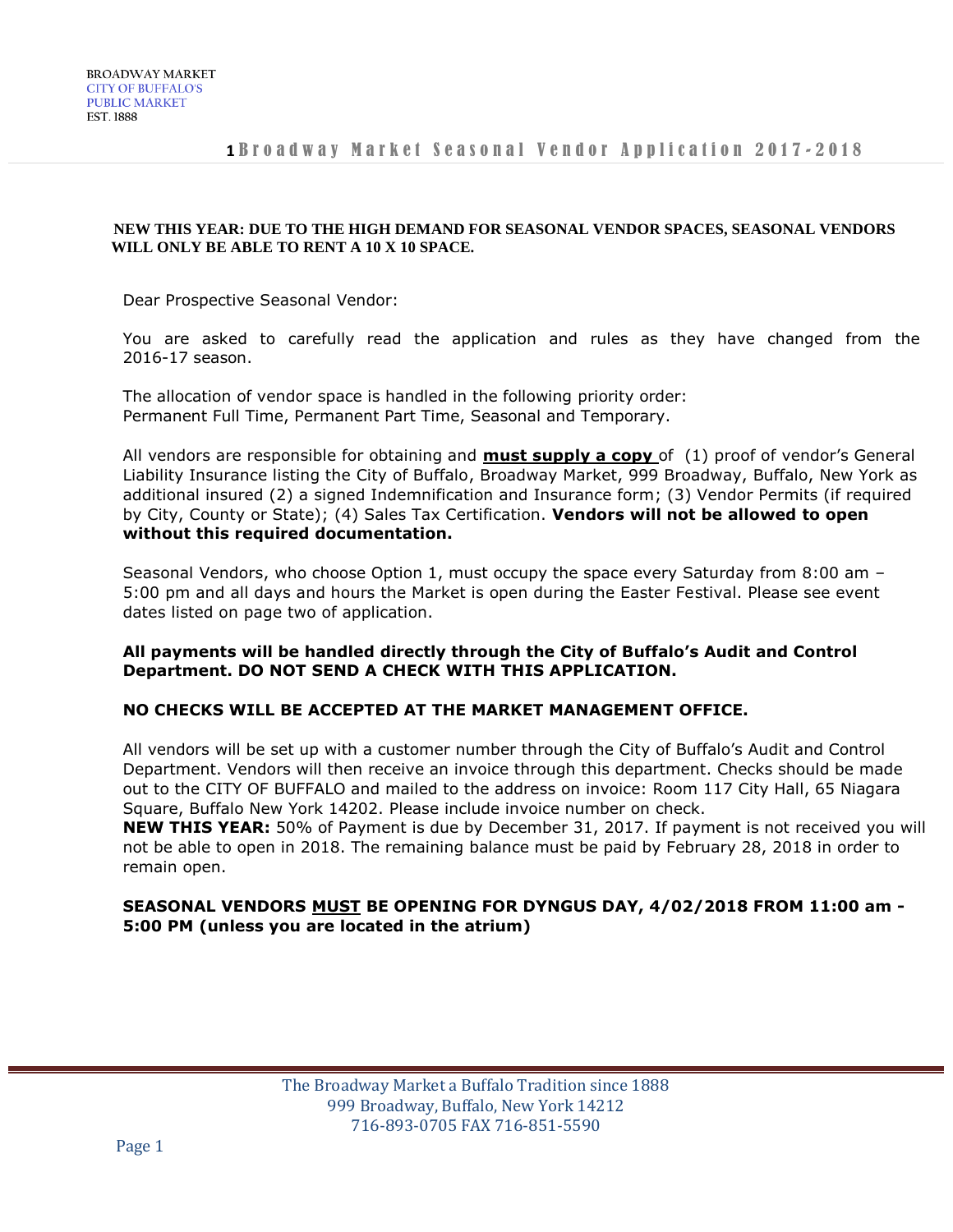#### **OPTION 1**- **\$1,000 plus a \$75.00 Electric charge if Applicable**

**OPEN EVERY SATURDAY FROM OCTOBER 7, 2017 – EASTER 2018 (dates listed under market events).**

If you select Option One, you must be open on Saturdays DURING REGULAR MARKET HOURS and you can also open any other day during this time at no extra charge. Each vendor is **allowed two absences (except for during the Easter Festival when attendance is mandatory).**

## **MARKET EVENTS**

November Wine Festival November 17 & 18 Holidays @ the Market kicks off Saturday, November 25 and continues every Saturday through December 24, 2017. Market IS OPEN Christmas Eve from 8:00 am – 3:00 pm January 13, 2018 – Polka, Piwo and Pierogi Festival February 13, 2018 Paczki Day (Fat Tuesday) MARCH 10 & MARCH 11 (SUNDAY) EASTER FESTIVAL SNEAK PEEK MARCH 16 – RIBBON CUTTING FOR THE EASTER FESTIVAL MARCH 16 – MARCH 31 EASTER FESTIVAL **Please note there are three Sundays the market is open during the Easter Festival: March 11, 18 & 25th. Sunday hours are 9:00 am – 4:00 pm.** APRIL 2, 2018 DYNGUS DAY MARKET OPENS AT 8:00 AM, ALL VENDORS HAVE TO BE OPEN NO LATER THAT 11:00 AM UNTIL 5:00 PM.

## **Option 2 – Easter plus Dyngus Day \$1,200.00 Plus Electric if Applicable \_\_\_\_**

MARCH 10 & MARCH 11, 2018 (Sunday 9-4) Easter Festival Sneak Peak March 16, 2018 – March 31, 2018 including Sunday, March 18, Sunday, March 25 (Sunday hours 9-4) APRIL 1, 2018 – EASTER SUNDAY MARKET CLOSED Dyngus Day, Monday, April 2, 2018 (if you are not in the atrium).

#### **Option 3 - (2 Days) Wine Festival \$100.00 \_\_**

Friday, November 17 and Saturday, November 18, 2017 10:00 am – 4:00 pm

## **Your location may change if a new or existing permanent vendor requires the space.**

*If you were not a vendor during the most recent Easter Season, you must provide pictures of your products, a picture of your display or call the office to arrange for a review of your proposed products.*

# **DO NOT SEND A CHECK IN WITH THIS APPLICATION**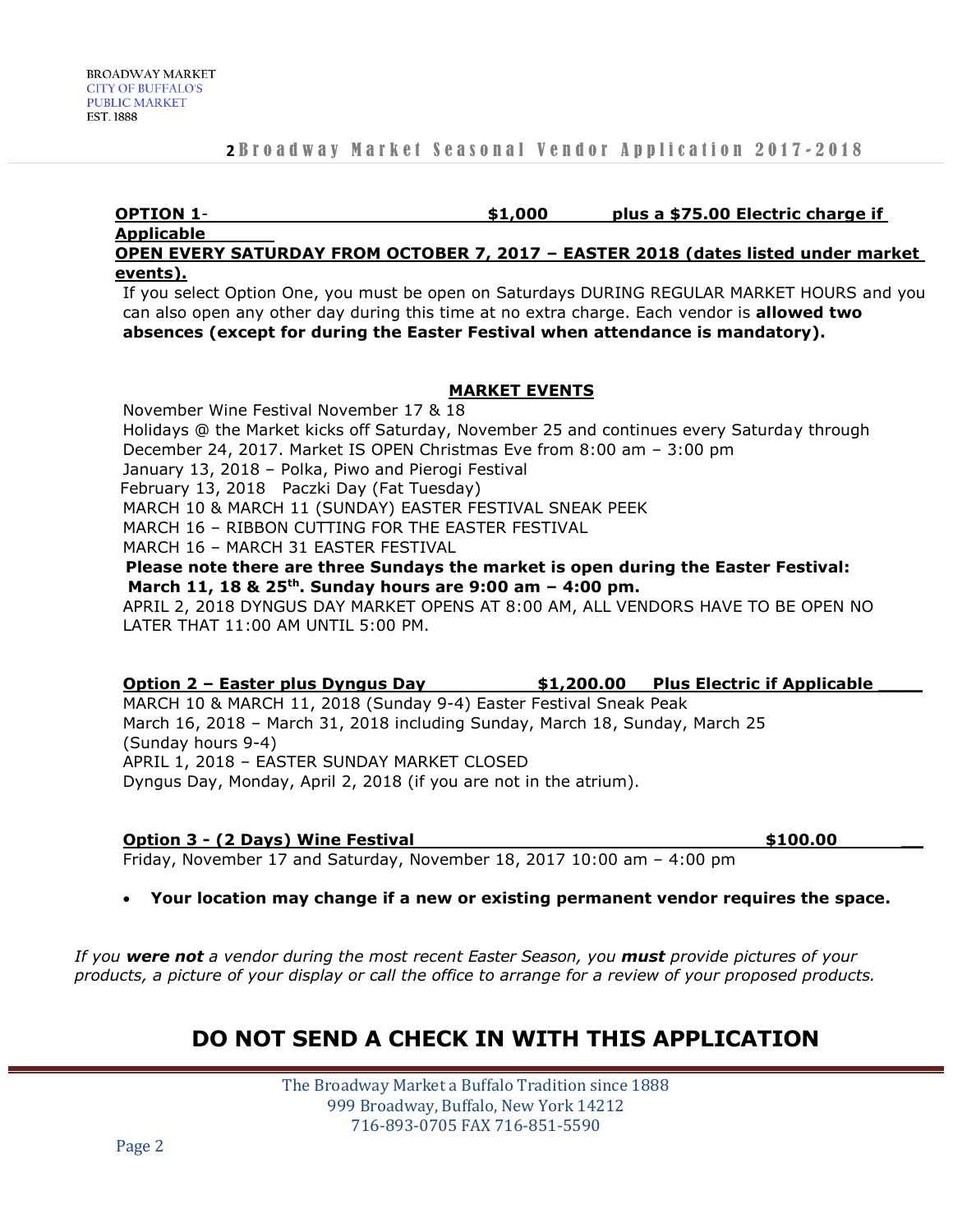# **The Broadway Market will send ALL VENDOR CORRESPONDENCE VIA EMAIL WHEN POSSIBLE- please insure you have spelled your email address correctly.**

# **SPACE ASSIGNMENTS**

We cannot assure that your space assignment will be the same as in past years. Broadway Market management reserves the right to assign space that best serves the needs of the entire market and the market customers. All decisions are final.

# **IMPORTANT INFORMATION**

- 1. All seasonal vendor stands, choosing Option 1, must be open and staffed Saturdays from 8:00 am 5:00 pm and during the entire Easter Festival.
- 2. Option 1 includes FOUR Sundays: December 24, MARCH 11, 18, and 25TH
- 3. Vendors must keep their stands attractive and clean. Garbage and recyclables must be disposed of promptly and should not be visible to customers.
- 3. Vendors will no longer be able to cover tables with tarps. All products left week to week must be put away from view and appropriate signage placed on display saying you are a Saturday vendor.
- 4. All display cases, counters, tables etc. must be removed by Friday, April 6, 2018. Rent will be charged after this date.
- 5. All vendor merchandise must be contained within the footprint of the rented space. Utilization of adjoining or unused areas is prohibited unless the area has been reserved and paid for.
- 6. Display requirements to enhance the customer experience:
	- a. Un l ess a variation is approved in advance, all tables & displays must use either a white or black table cloth/skirting.
	- b. All vendors should plan to bring their own tables, chairs and any other equipment.
	- c. Tenting, Tarps, Awnings, ARE NOT allowed.
	- d. Nothing may be hung; displayed or positioned that will block customer views. A clear field of vision must be maintained. All signage and/or banners must be approved by the Broadway Market Management office. Typical banner size is 2' x 6'.
- 7. All signage must be professional in look and appearance and be approved by management. No handwritten signs are allowed.
- 8. Your space cannot be sublet.
- 9. You cannot bring materials or products that were not included (and approved) on your application. There will be daily checks of your application and goods for sale and you must have sufficient product available throughout your stay. Violations could result in your removal from the market. **Certain products offered for sale by year-round vendors may be protected and not allowed for sale by temporary vendors**. See below.
- 10. Radios, TV's, electronic speakers, megaphones or horns are not permitted.

11. PERSONAL CELL PHONE USE: Please have a cell phone policy in place for employees. Cell phones should be used for customer purchases only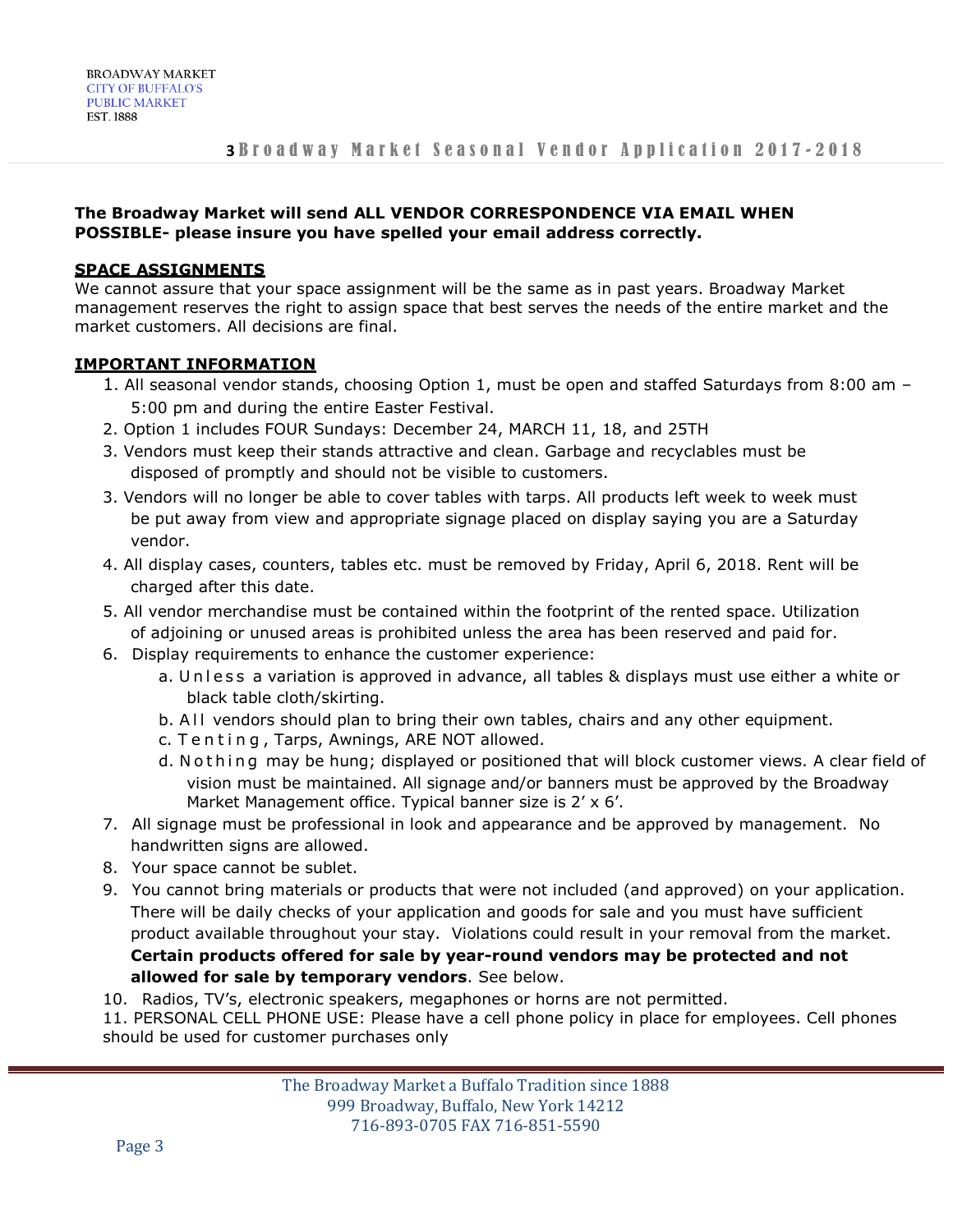- 11. All persons under 18 years of age must be supervised by an adult at all times.
- 12. The Broadway Market and its management are not responsible for the loss of product or injuries. Vendors are responsible for their own security within their stands.
- 13. Loading docks are extremely busy please use them and promptly move your vehicle. Parking spaces are available throughout the garage.
- 14. NOTHING can be hung or affixed to Market walls without permission.
- 15.No solicitations or raffles.
- 16.A \$200 fine will be imposed for any violation of Market's rules

17. The City of Buffalo does offer internet for its vendors. This is coordinated through the City of Buffalo and an additional fee of \$10.00 per instrument is added to the invoice. An IP address must be provided.

# **PROHIBITED PRODUCT LIST**

CHRUSCIKI BUTTER LAMBS HORSERADISH HORSERADISH MUSTARD COCKTAIL SAUCE CHARLIE CHAPLIN CHOCOLATE DIPPED STRAWBERRIES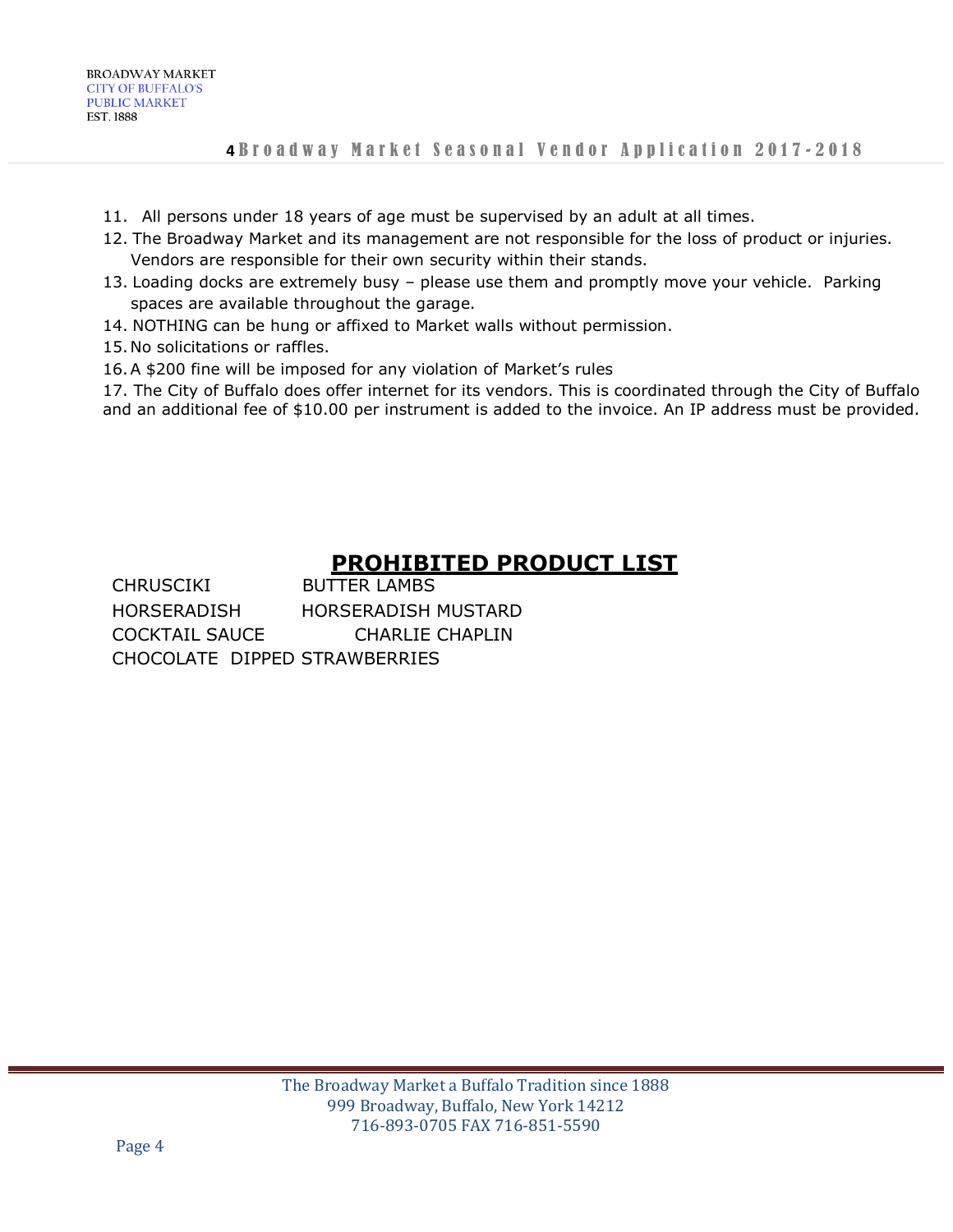# 5**Broadway Market Seasonal Vendor Application 2017-2018**

| <b>BUSINESS NAME</b> |              |  |
|----------------------|--------------|--|
| <b>VENDOR</b>        |              |  |
| NAME(S)              |              |  |
| <b>STREET</b>        |              |  |
| <b>ADDRESS</b>       |              |  |
| CITY, STATE          |              |  |
| ZIPCODE              |              |  |
| <b>BUSINESS</b>      | <b>CELL</b>  |  |
| <b>PHONE</b>         | <b>PHONE</b> |  |
| <b>FAX NUMBER</b>    |              |  |
| EMAIL1               | EMAIL 2      |  |
|                      |              |  |

# **ALL PAYMENTS ARE NON-REFUNDABLE**

## **DO YOU NEED ELECTRICITY** DO YOU NEED INTERNET

YES ( ) NO ( ) YES ( ) No ( )

There is a \$75.00 charge for electricity. There is a \$10.00 monthly charge per instrument

DO YOU HAVE ANY OTHER NEEDS: (Please specify)

 $\mathcal{L}_\text{max} = \frac{1}{2} \sum_{i=1}^{n} \frac{1}{2} \sum_{i=1}^{n} \frac{1}{2} \sum_{i=1}^{n} \frac{1}{2} \sum_{i=1}^{n} \frac{1}{2} \sum_{i=1}^{n} \frac{1}{2} \sum_{i=1}^{n} \frac{1}{2} \sum_{i=1}^{n} \frac{1}{2} \sum_{i=1}^{n} \frac{1}{2} \sum_{i=1}^{n} \frac{1}{2} \sum_{i=1}^{n} \frac{1}{2} \sum_{i=1}^{n} \frac{1}{2} \sum_{i=1}^{n} \frac{1$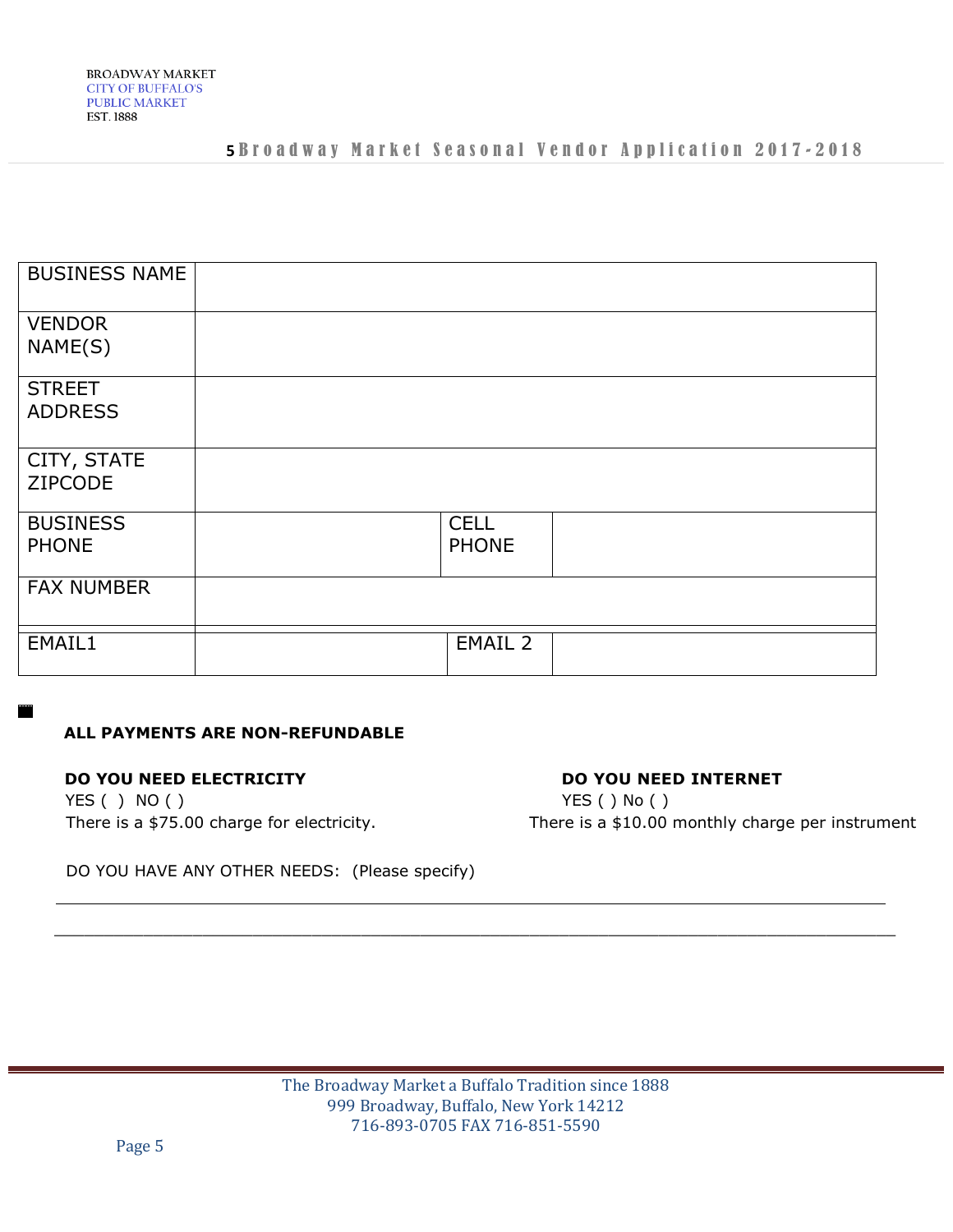# 6**Broadway Market Seasonal Vendor Application 2017-2018**

#### **BUSINESS NAME: \_\_\_\_\_\_\_\_\_\_\_\_\_\_\_\_\_\_\_\_\_\_\_\_\_\_\_\_\_\_\_\_ Space Number: \_\_\_\_\_\_\_\_\_\_\_\_\_\_**

# PLEASE RETURN THE ATTACHED CHECKLIST – CHECK YES/NO

| <b>YES</b> | <b>NO</b> |                                                                                                                                                                                                            | <b>OFFICE</b><br><b>USE</b> |
|------------|-----------|------------------------------------------------------------------------------------------------------------------------------------------------------------------------------------------------------------|-----------------------------|
|            |           | Completed application                                                                                                                                                                                      |                             |
|            |           |                                                                                                                                                                                                            |                             |
|            |           | List of products being sold                                                                                                                                                                                |                             |
|            |           |                                                                                                                                                                                                            |                             |
|            |           | Pictures of products and display (if required)                                                                                                                                                             |                             |
|            |           | Current general liability insurance certificate                                                                                                                                                            |                             |
|            |           | ADDITIONAL INSURED MUST READ: City of Buffalo, 920 City Hall, Buffalo, NY                                                                                                                                  |                             |
|            |           | Signed Insurance Indemnification                                                                                                                                                                           |                             |
|            |           | Copy - Health Inspection Certificate - if you are in the food business                                                                                                                                     |                             |
|            |           | Copy - Sales Tax Id Certificate                                                                                                                                                                            |                             |
|            |           | Copy - Business Certificate (filed with County or State)                                                                                                                                                   |                             |
|            |           |                                                                                                                                                                                                            |                             |
|            |           | Electricity - Normal                                                                                                                                                                                       |                             |
|            |           | Electricity - Cooking, refrigeration (May require additional charge)                                                                                                                                       |                             |
|            |           |                                                                                                                                                                                                            |                             |
|            |           | <b>INITIAL BESIDES EACH ITEM and SIGN BELOW</b>                                                                                                                                                            |                             |
|            |           | 1. I have read the application & rules and agree to abide by all management<br>decisions.                                                                                                                  |                             |
|            |           | 2. I understand and agree that I have sole responsibility for storage, loss, theft and<br>damage to my stand and its contents.                                                                             |                             |
|            |           | 3. I understand that the location of the stand is solely at the discretion of<br>management and may be moved. I understand my tenancy can be canceled for<br>violation of any rules or management request. |                             |
|            |           | 4. I understand that Market management reserves the right during the entire<br>tenancy to inspect products and to compel their removal for any reason.                                                     |                             |
|            |           | 5. I understand that failure to follow the rules could result in substantial fines,<br>payable before removing product from the Market.                                                                    |                             |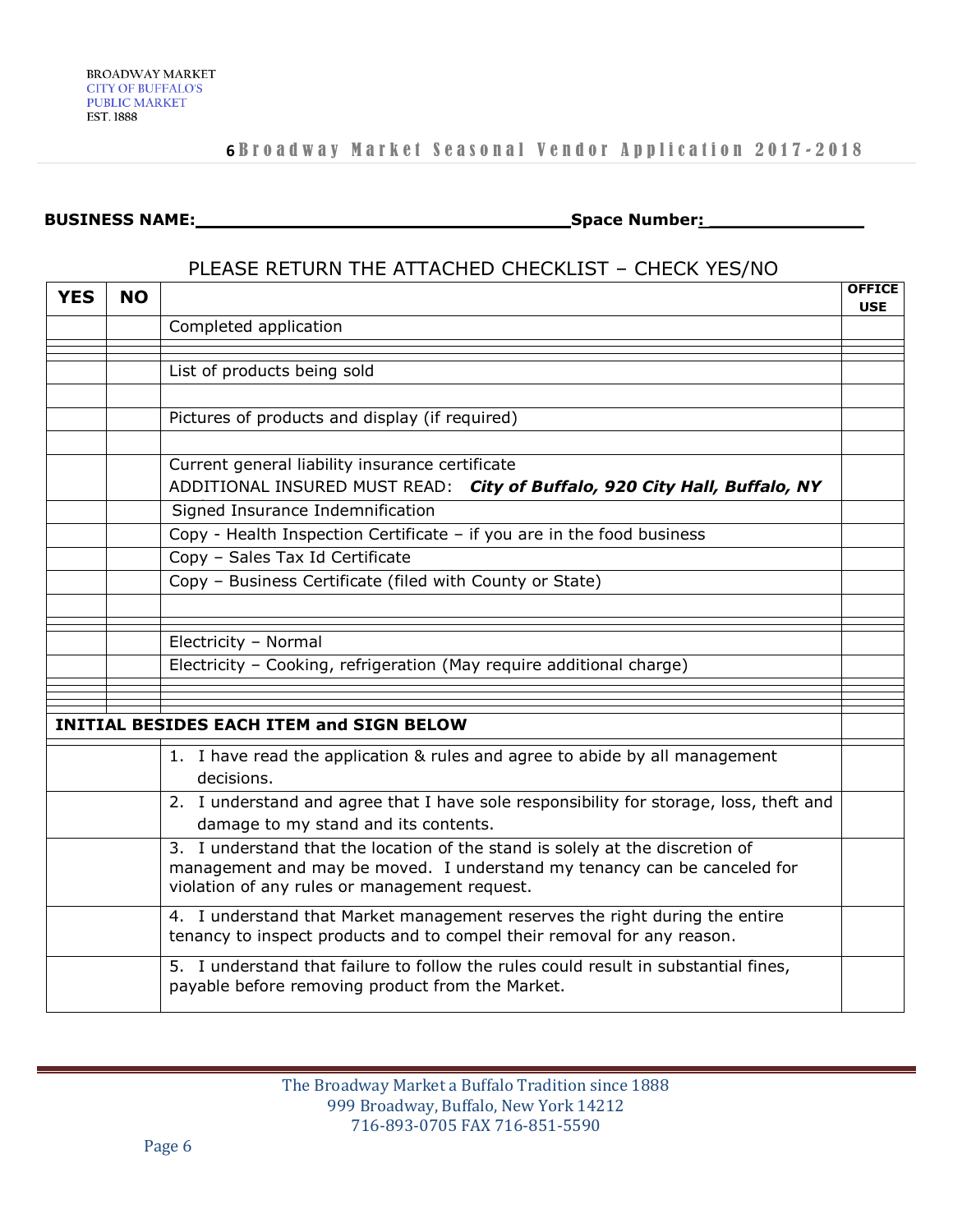# **7** B r o a d w a y M a r k e t S e a s o n a l V e n d o r A p p l i c a t i o n 2017 - 2018

| <b>Rent Amount:</b>                                                                                             | PLEASE NOTE: PAYMENT IN FULL REQUIRED BY 2/ 28/2018 |  |
|-----------------------------------------------------------------------------------------------------------------|-----------------------------------------------------|--|
| Vendor Signature: New York Changes and School and School and School and School and School and School and School | Date:                                               |  |
| <b>Market Manager Signature:</b>                                                                                | Date:                                               |  |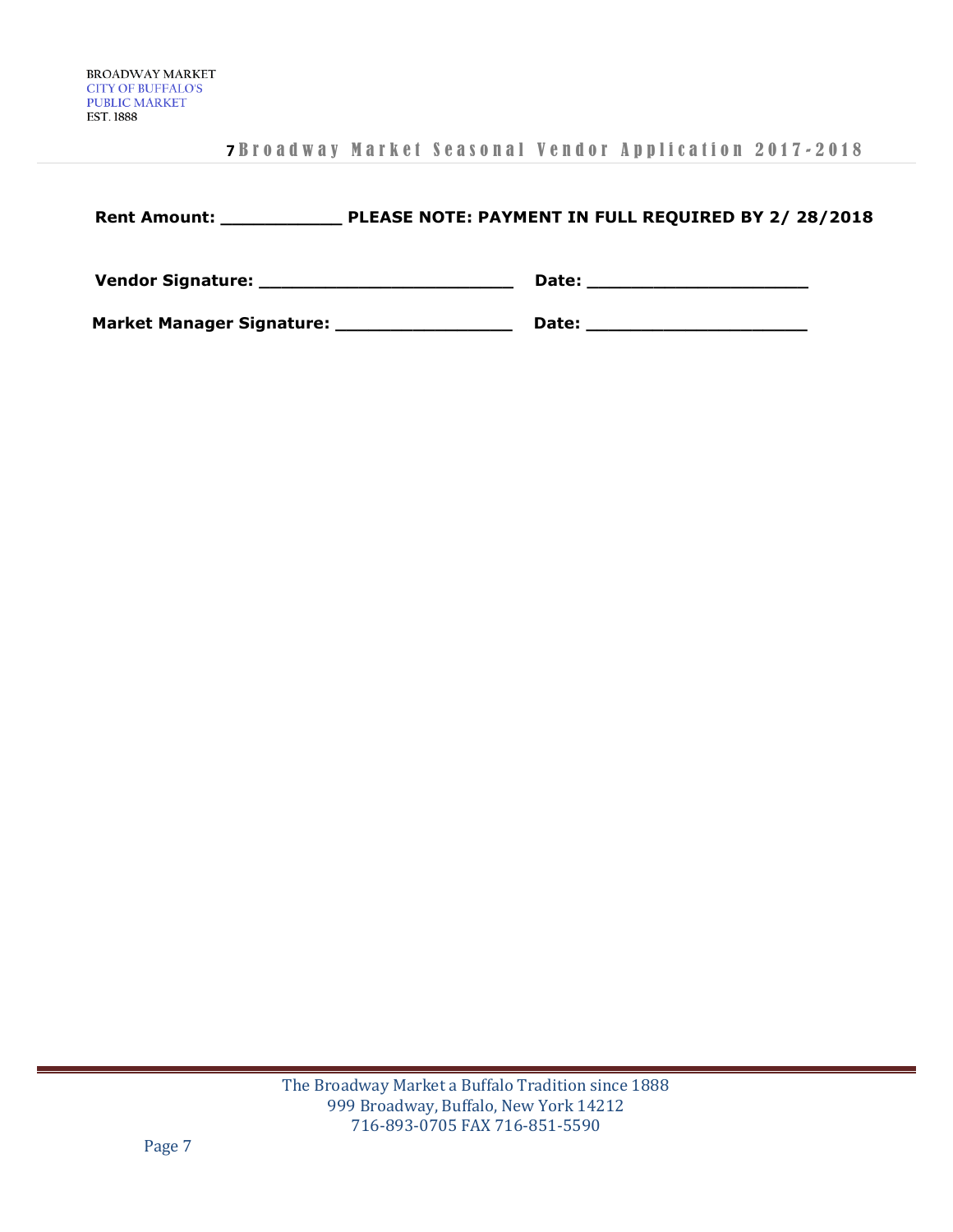| <b>BUSINESS</b> |  |  |
|-----------------|--|--|
| <b>NAME:</b>    |  |  |

**SPACE:**

# **PRODUCT FOR APPROVAL**

Products must be approved in advance by the office. **PLEASE BE SPECIFIC –**example: candy is not specific enough, plants is not specific enough etc. This list will be checked for compliance. Your adherence to the list will insure a smooth operation for everyone.

| <b>PRODUCT</b> | <b>DESCRIPTION -</b><br><b>PHYSICAL AND</b><br><b>UNIQUE</b> | % OF<br><b>YOUR</b><br><b>TOTA</b> | <b>APPROVED</b> |                |  |  | <b>COMMENT</b> |
|----------------|--------------------------------------------------------------|------------------------------------|-----------------|----------------|--|--|----------------|
|                | <b>CHARACTERIST</b>                                          | L                                  | <b>YES</b>      | N <sub>O</sub> |  |  |                |
|                |                                                              |                                    |                 |                |  |  |                |
|                |                                                              |                                    |                 |                |  |  |                |
|                |                                                              |                                    |                 |                |  |  |                |
|                |                                                              |                                    |                 |                |  |  |                |
|                |                                                              |                                    |                 |                |  |  |                |
|                |                                                              |                                    |                 |                |  |  |                |
|                |                                                              |                                    |                 |                |  |  |                |
|                |                                                              |                                    |                 |                |  |  |                |
|                |                                                              |                                    |                 |                |  |  |                |
|                |                                                              |                                    |                 |                |  |  |                |
|                |                                                              |                                    |                 |                |  |  |                |
|                |                                                              |                                    |                 |                |  |  |                |
|                |                                                              |                                    |                 |                |  |  |                |
|                |                                                              |                                    |                 |                |  |  |                |
|                |                                                              |                                    |                 |                |  |  |                |
|                |                                                              |                                    |                 |                |  |  |                |
|                |                                                              |                                    |                 |                |  |  |                |
|                |                                                              |                                    |                 |                |  |  |                |
|                |                                                              |                                    |                 |                |  |  |                |
|                |                                                              |                                    |                 |                |  |  |                |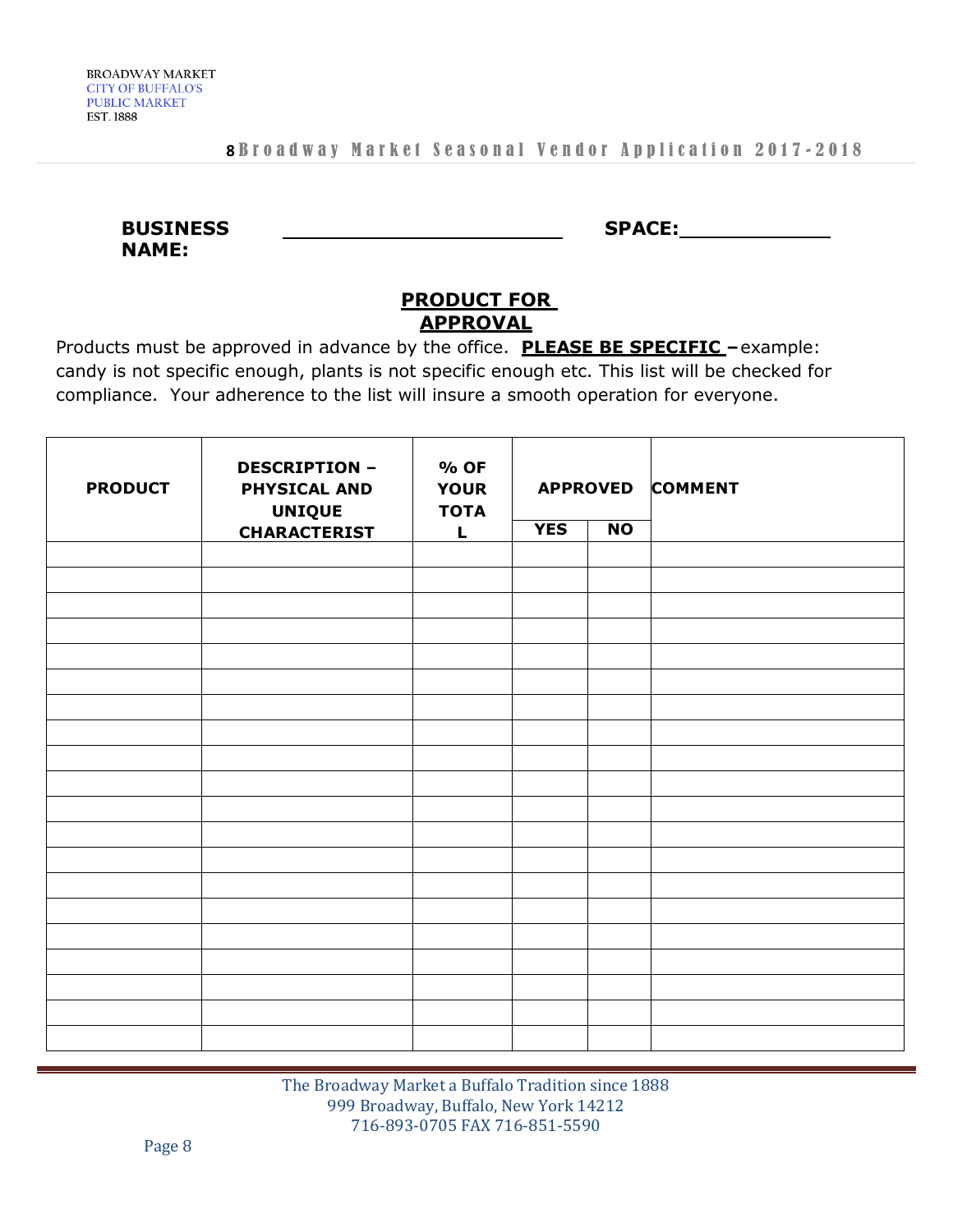/ /2017

City of Buffalo Office of Strategic Planning Attention: Christie Nelson 65 Niagara Square 920 City Hall Buffalo, New York 14202

RE: Indemnification and Insurance Seasonal Tenant at Broadway Market

Tenant: \_\_\_\_\_\_\_\_\_\_\_\_\_\_\_\_\_\_\_\_\_\_\_\_\_\_\_\_\_\_\_\_\_\_\_\_\_\_\_\_\_\_\_\_

## SUBJECT: INDEMNIFICATION AND INSURANCE

\_\_\_\_\_\_\_\_\_\_\_\_\_\_\_\_\_\_\_\_\_\_\_\_\_\_\_ ("Seasonal Tenant"), as partial consideration for being allowed to begin or continue Tenant's seasonal tenancy at the Broadway Market, is hereby agreeing to provide and does hereby provide to the City of Buffalo the following indemnification and insurance. The Tenant acknowledges that the City of Buffalo is the owner of the Broadway Market.

In connection with the Tenant's seasonal tenancy and the Seasonal Tenant's business operations at the Broadway Market, the Tenant shall defend and does hereby indemnify and save harmless the City, its officers and employees from all claims, suits, actions, damages, losses and costs of every name and description to which the City may be subjected or put by reason of injury to the person or property of another, or the property of the City, resulting in any degree or manner whatsoever from or in connection with Tenant's business operations and other activities and or resulting from the negligence or carelessness, active or passive, of the Tenant, or the joint negligence, active or passive of the Tenant and others, his, its, or their employees, agents, or sub-tenants or sub-contractors, in connection with the Tenant's business operations at the Broadway Market or otherwise. Tenant's indemnification is without limit.

Tenant shall defend, indemnify and hold harmless the City of Buffalo, its agents, officers, servants and/or employees for all claims or losses for personal injury involving employees of the Tenant or persons working for the Tenant or any sub-tenant, sub-contractor or supplier or any third parties injured during or otherwise in connection with the operations of Tenant's business at the Broadway Market. Tenant's indemnification is without limit.

The Tenant shall secure a policy or policies of general liability insurance and maintain said policy in force during the time of Tenant's seasonal tenancy. Said policy of insurance shall protect against liability arising from operations of Tenant's business associated with Tenant's seasonal tenancy, or in any way relating to Tenant's activities, said policy of insurance to be in the sum of at least \$1,000,000 per occurrence for general liability and \$1,000,000 per loss or damage by reason of Tenant's activities in connection with Tenant's business activities at the Broadway Market.